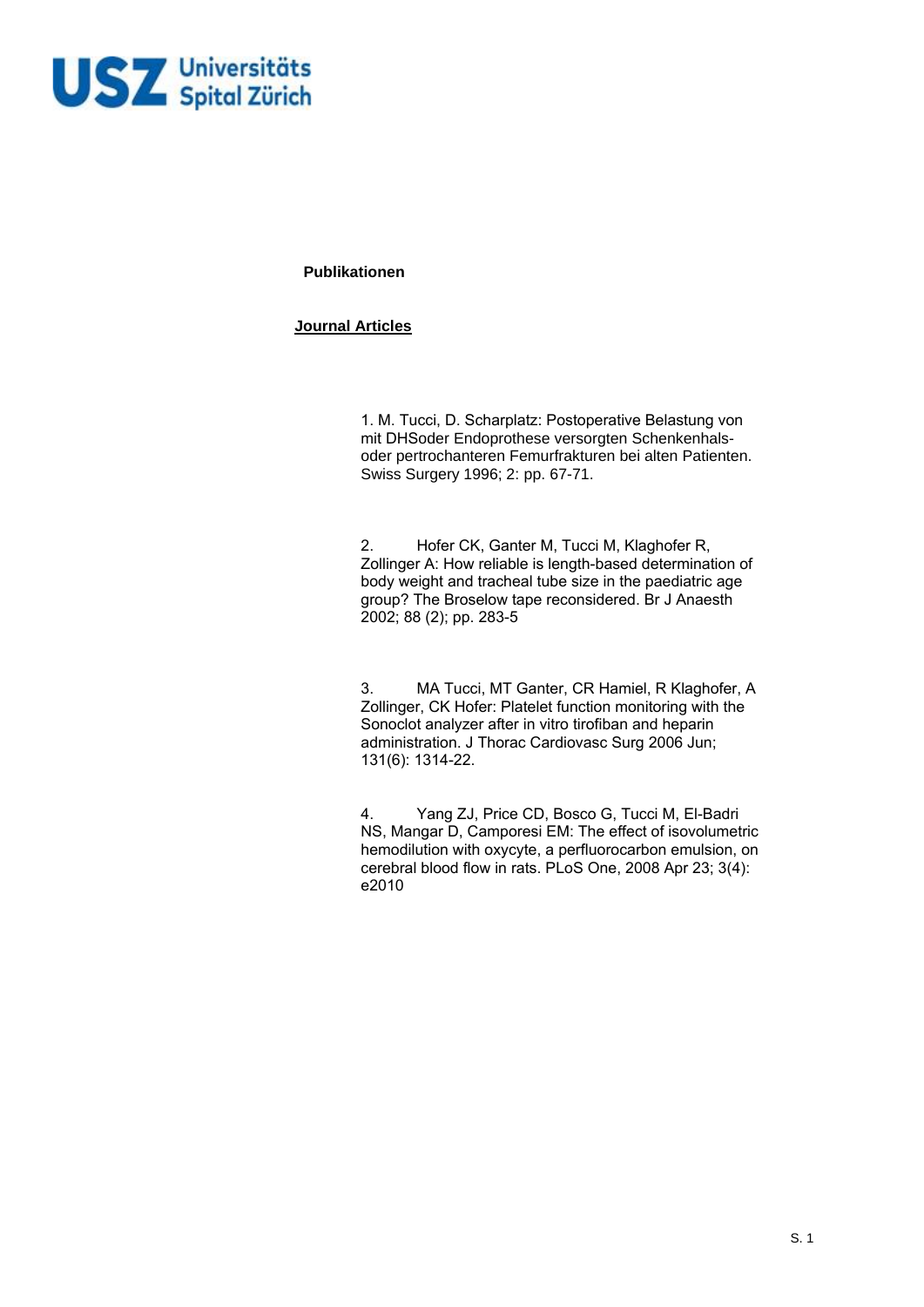

## **Book Chapters**

- 1. *Tucci MA*, Camporesi EM: Risks and Effects of Radiation Terrorism. Seminars in Anesthesia, Perioperative Medicine and Pain; Dec 2003; 22 (4); pp. 268-77.
- 2. *M. Tucci,* V. Bansal, EM Camporesi: 18. Respiratory Monitoring in A. Alvarez et al.: "**Morbid Obesity: Peri-operative Management**"; Cambridge University Press, Cambridge UK, Nov 2004.

#### **Editorials / Letters**

- 1. Hofer C., Zollinger A., *Tucci M*., van Gessel E., Alon E., Klaghofer R. Is traditional preoperative fasting policy changing? Results of a Swiss survey on current practice. Eur J Anaesth (2002) 19 (12); pp. 894-6.
- 2. Spahn DR, *Tucci MA*, Makris M. Editorial: Is recombinant FVIIa the magic bullet in the treatment of major bleeding? Br. J Anaesth 2005; 94 (5); pp. 553-5

# **Posters, Proceedings and Peer Reviewed Abstracts**

- 1. *M. Tucci*, D. Scharplatz: Postoperative Belastung von mit DHS oder Endoprothese versorgten Schenkenhals- oder pertrochanteren Femurfrakturen bei alten Patienten. 81. Jahresversammlung der Schweizerischen Gesellschaft für Traumatologie und Versicherungsmedizin vom 8./9.9.1995.
- 2. *M. Tucci*, A. Pasi, W. Bär: Anaphylaktischer Tod auf Pharmaka? Rückschau auf 20 Fälle. 75. Jahrestagung der Deutschen Gesellschaft für Rechtsmedizin vom 24. - 28.9.1996
- 3. Hofer C., *Tucci M.*, van Gessel E., Alon E., Zollinger A. NPO-Umfrage bei Schweizer AnästhesistInnen 2000 Teil 1: Präoperative Nüchternheit bei Erwachsenen (ASA 1&2). Schweiz Med Wochenschr (2000) 130 (Suppl 123): 1, 4S.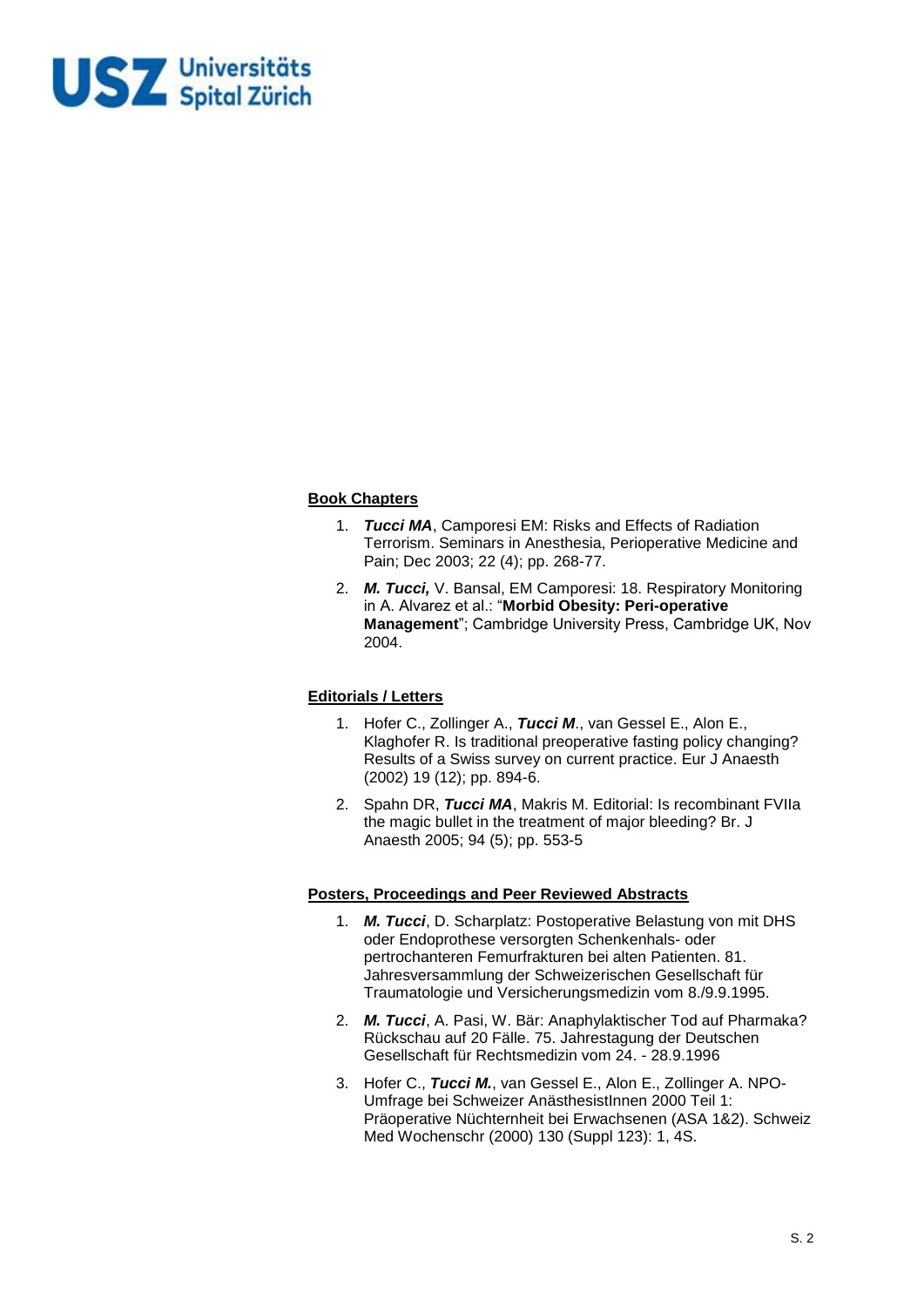

- 4. Hofer C., *Tucci M*., van Gessel E., Alon E., Zollinger A. NPO-Umfrage bei Schweizer AnästhesistInnen 2000 Teil 2: Präoperative Nüchternheit bei Kindern (ASA 1&2). Schweiz Med Wochenschr (2000) 130 (Suppl 123): 2, 4S.
- 5. Hofer C., *Tucci M*., van Gessel E., Alon E., Zollinger A. NPO-Umfrage bei Schweizer AnästhesistInnen 2000 Teil 3: Einschätzung des Aspirationsrisikos; Muskelrelaxantien bei der Rapid Sequence Induction (RSI). Schweiz Med Wochenschr (2000) 130 (Suppl 123): 3, 4S.
- 6. Hofer C., Ganter M., *Tucci M*., Klaghofer R., Zollinger A. How reliable is the lenght-based determination of body weight and tube size in the paediatric age group? The Broselow tape reconsidered. Eur J Anaesth (2001) 18 (Suppl 21): A-435, 123.
- 7. Hofer C., *Tucci M*., van Gessel E., Alon E., Zollinger A. Is traditional preoperative fasting policy changing? Results of a Swiss survey on current practice. Eur J Anaesth (2001) 18 (Suppl 21): A-435, 123.
- 8. Albrecht E, *Tucci M*, Hugli O, Spahn DR, Yersin B, Fishman D. Comparative evaluation of prehospital analgesia between fentanyl and morphine in trauma adult patients: a retrospective study; The Iceland Medical Journal: Emergency Medicine 2002; Poster 31.
- 9. Gardaz JP, Burion M, *Tucci MA*, Frascarolo P, Spahn DR. Accuracy of a New Combined Pulse Oximerty and Carbon Dioxide Tension Sensor during General Anaesthesia. Anesthesiology 2002; 96: A594.
- 10. Zhong-jin Yang, M.D., *Michael Tucci*, M.D., Yan Xie, M.D., Gary Wang, Ph.D., M.D., Enrico M. Camporesi, M.D: Hyperbaric Oxygenation Treatment during Ischemia Alleviates Brain Injury and Reduces Striatal Hydroxyl Free Radicals Formation, Anesthesiology 2003; 99: A839
- 11. Y. Xie, *M.A. Tucci*, Z-J. Yang and E.M. Camporesi (2003) Hyperbaric oxygenation mitigates focal cerebral injury and reduces striatal hydroxyl free radical formation in a rat model of transient middle cerebral artery occlusion. 2003 Experimental Biology meeting abstracts [accessed at [http://select.biosis.org/faseb\]](http://select.biosis.org/faseb). *The FASEB Journal,* **18**, Abstract #579.11
- 12. *Michael A. Tucci*, M.D., D.E.A.A., Vipin Bansal, M.D., Chrystal D. Price, B.S., Enrico M. Camporesi, M.D., Zhong-Jin Yang, M.D: Cerebral Blood Flow during Stepwise Isovolumetric Hemodilution with Perfluorocarbon Emulsion. Anesthesiology 2004; 101: A351
- 13. *M. Tucci*, C.R. Hamiel, J.H. Henderson, C.K. Hofer. Monitoring platelet activity following CP IIb/IIIa receptor inhibition and heparin administration: In vitro comparison of Sonoclot analyzer and platelet aggregometry. SGAR-Meeting 2004, Abstract #21